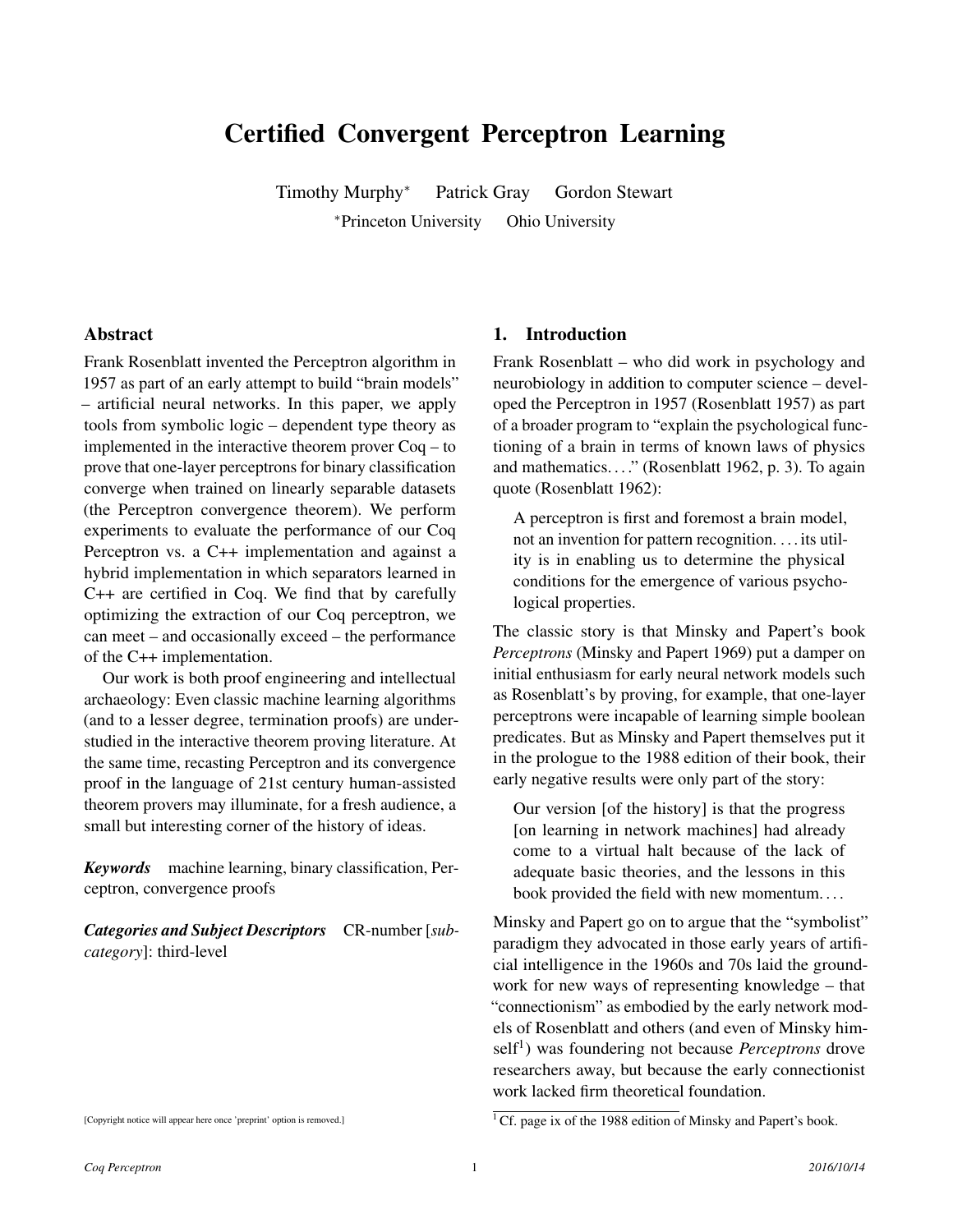In this paper, we step back from the historical debate on "connectionism vs. symbolism" to consider the Perceptron algorithm in a fresh light: the language of dependent type theory as implemented in Coq (The Coq Development Team 2016). We view our work as both new proof engineering, in the sense that we apply interactive theorem proving technology to an understudied problem space (convergence proofs for learning algorithms), but also as reformulation of an existing body of knowledge – with the express goal of making the class of learning procedures the Perceptron represents (stochastic gradient descent) a bit more palatable to researchers in the CPP community.

To this end, we make the following specific contributions:

- We implement Perceptron in Coq.
- We prove that our Coq implementation of Perceptron converges assuming there exists a hyperplane that correctly classifies the training set. Our proof is constructive in two senses: First, we use vanilla Coq with no axioms. Second, under the assumption that *some* particular separating hyperplane is known, our termination proof calculates explicit bounds on the number of iterations required for Perceptron to converge.
- We implement a hybrid certifier architecture, in which a C<sub>++</sub> Perceptron oracle is used to generate separating hyperplanes which are then certified by a Coq validator.
- Our Coq Perceptron is executable and efficient. We evaluate (Section 7) its performance, when extracted to Haskell, on a variety of real and randomly generated datasets against both a baseline C++ implementation using arbitrary-precision rational numbers and against the hybrid certifier architecture supplied with a fast floating-point C++ oracle. When extraction is optimized (Section 6), the performance of our Coq Perceptron is comparable to – and sometimes better than – that of the C++ arbitrary-precision rational implementation.

In support of these specific contributions, we first describe the key ideas underlying the Perceptron algorithm (Section 2) and its convergence proof (Section 3). In Sections 4 and 5, we report on our Coq implementation and convergence proof, and on the hybrid certifier architecture. Sections 6 and 7 describe our extraction procedure



Figure 1. Decision boundary geometry

and present the results of our performance comparison experiments. Sections 8 and 9 put our work in this paper in its broader research context with respect to the interactive theorem proving literature. The code and Coq proofs we describe are open source under a permissive license and are available online at:

github.com/tm507211/CoqPerceptron.

### 2. Perceptron

The Perceptron is a supervised learning algorithm that computes a decision boundary between two classes of labeled data points. There may be many such decision boundaries; the goal is to learn a classifier that generalizes well to unseen data. The data points are represented as feature vectors  $\mathbf{x} \in \mathbb{R}^n$ , where each feature is a numerical delineation of an attribute possibly correlated with the given class label  $l \in \{-1, +1\}$ . A learned weight model  $\mathbf{w} \in \mathbb{R}^n$  and a bias parameter  $w_0$  define, respectively, the orientation and location of the boundary.

To predict class labels  $y$ , the Perceptron projects a given feature vector x onto w and clamps the result as either positive or negative:

$$
y = sign(\mathbf{w}^{\mathbb{T}}\mathbf{x} + w_0) = \begin{cases} 1, & \text{if } \mathbf{w}^{\mathbb{T}}\mathbf{x} + w_0 \ge 0\\ -1, & \text{if } \mathbf{w}^{\mathbb{T}}\mathbf{x} + w_0 < 0 \end{cases}
$$
(1)

Figure 1, which we model after (Bishop 2006, Fig. 4.1), represents the decision boundary in two dimensions. Geometrically speaking, the boundary (solid diagonal line from top left to bottom right) is a hyperplane orthogonal to w with displacement from the origin determined by  $w_0$ . All positively classified x lie on one side of the hyperplane, while all negatively classified x lie on the other. This formulation of Perceptron easily generalizes to arbitrary dimensions.

The Perceptron learns the decision boundary by minimizing the following error function, known as the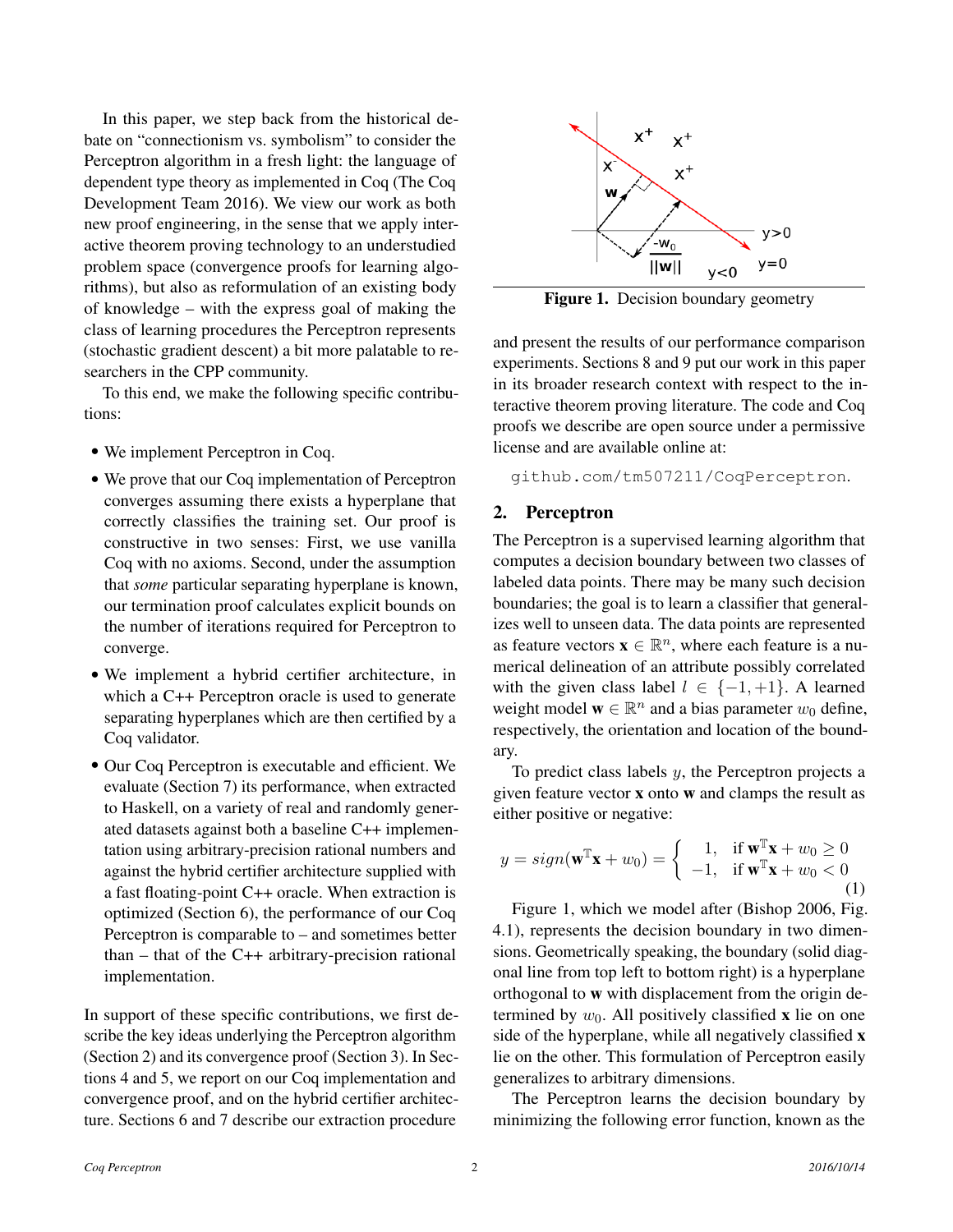for  $E$  epochs or until convergence **do** for  $(x, l) \in T$  do  $y = sign(\mathbf{w}^T\mathbf{x})$ if  $y \neq l$  then  $\mathbf{w} = \mathbf{w} + \mathbf{x}l$ 

Figure 2. Perceptron algorithm

Perceptron criterion:

$$
E(\mathbf{w}) = -\sum_{\mathbf{x} \in M} (\mathbf{w}^{\mathbb{T}} \mathbf{x} + w_0) l \tag{2}
$$

M is the set of all  $x$  misclassified by w. Since  $x$  is misclassified, the projection of x onto w will have sign opposite  $\mathbf{x}$ 's true label *l*. Multiplying by the correct label l therefore results in a negative value, forcing the overall error  $E(\mathbf{w})$  positive.

To actually minimize  $E(\mathbf{w})$ , Perceptron performs stochastic gradient descent:

$$
\mathbf{w}_k = \mathbf{w}_{(k-1)} - \nabla_{\mathbf{w}} E(\mathbf{w}) = \mathbf{w}_{(k-1)} + \mathbf{x}_k l_k \qquad (3)
$$

The weight vector at step k is defined to equal  $\mathbf{w}_{(k-1)}$ plus the  $k^{th}$  misclassified feature vector  $\mathbf{x}_k$  multiplied by its class label  $l_k$ . The overall effect of this update is to draw the decision boundary closer to the misclassified vector  $\mathbf{x}_k$ , with the hope that  $\mathbf{w}_k$  is now nearer a decision boundary for all the  $\mathbf{x}_i$ .

The Perceptron algorithm (summarized in pseudocode in Figure 2) will not converge if its training set is inseparable: at least one feature vector will always be misclassified. In the pseudocode of Figure 2,  $T$  is the set of labeled training data that guides the Perceptron toward a decision boundary. One iteration of stochastic gradient descent over  $T$  is rarely sufficient to find a perfect separator. Thus the Perceptron may execute many times before converging. When  $T$  is inseparable, or just not known to be separable, one can force termination by specifying the maximum number of epochs E.

A data set is linearly separable if there exists a weight vector  $\mathbf{w}^*$  and bias term  $w_0^*$  such that all feature vectors  $x$  in the training data  $T$  have predicted sign equal to their true class label  $l$ .

#### Definition 1 (Linear Separability).

Linearly Separable  $T \triangleq$  $\exists w^*.\ \exists w_0^*,\ \forall (\mathbf{x}, l) \in T.\ l = sign(\mathbf{w}^* \mathbb{T} \mathbf{x} + w_0^*).$ 

### 3. Perceptron Converges, Informally

As far as we are aware, (Papert 1961) and then (Block 1962) were the first to prove that the Perceptron pro-



Figure 3. AC Bound

cedure converges. $2$  In this section, we sketch the key ideas underlying the informal proof upon which our formal proof is based (Section 4). The modern informal proof is essentially textbook machine learning – see, for example, (Jaakkola Fall 2006).

Figure 3 gives an intuition for the proof structure. Assume  $k$  is the number of vectors misclassified by the Perceptron procedure at some point during execution of the algorithm and let  $||\mathbf{w}_k - \mathbf{w}_0||^2$  equal the square of the Euclidean norm of the weight vector (minus the initial weight vector  $\mathbf{w}_0$ ) at that point.<sup>3</sup> The convergence proof proceeds by first proving that  $||\mathbf{w}_k - \mathbf{w}_0||^2$  is bounded above by a function  $C_k$ , for some constant  $C$ , and below by some function  $Ak^2$ , for some constant A. (The constants  $C$  and  $A$  are derived from the training set  $T$ , the initial weight vector  $w_0$ , and the assumed separator  $w^*$ .) As the Perceptron algorithm proceeds, the number of misclassifications k approaches  $C/A$ . The overall result follows from this "AC" bound and the fact that, at each iteration of the outer loop of Figure 2 until convergence, the Perceptron misclassifies at least one vector in the training set (sending k to at least  $k+1$ ).

To derive A, observe that  $w_k$  – the weight vector at step  $k$  – can be rewritten in terms of  $w_{k-1}$  and the most recently misclassified element  $\mathbf{x}_k$  as:

$$
\mathbf{w}_k = \mathbf{w}_{k-1} + \mathbf{x}_k \tag{4}
$$

$$
= \mathbf{w}_0 + \mathbf{x}_1 + \cdots + \mathbf{x}_k \tag{5}
$$

Subtracting the initial weight vector  $w_0$  and multiplying both sides by  $\mathbf{w}^*$ , the transpose of the assumed separating vector  $w^*$ , results in

$$
\mathbf{w}^{*T}(\mathbf{w}_k - \mathbf{w}_0) = \mathbf{w}^{*T}(\mathbf{x}_1 + \cdots + \mathbf{x}_k)
$$
 (6)

 $2$ <sup>T</sup>he end of Minsky and Papert's book (Minsky and Papert 1969) includes a much more thorough bibliographic survey of the early literature.

<sup>&</sup>lt;sup>3</sup> Subtracting  $w_0$  simplifies the calculation of A and C.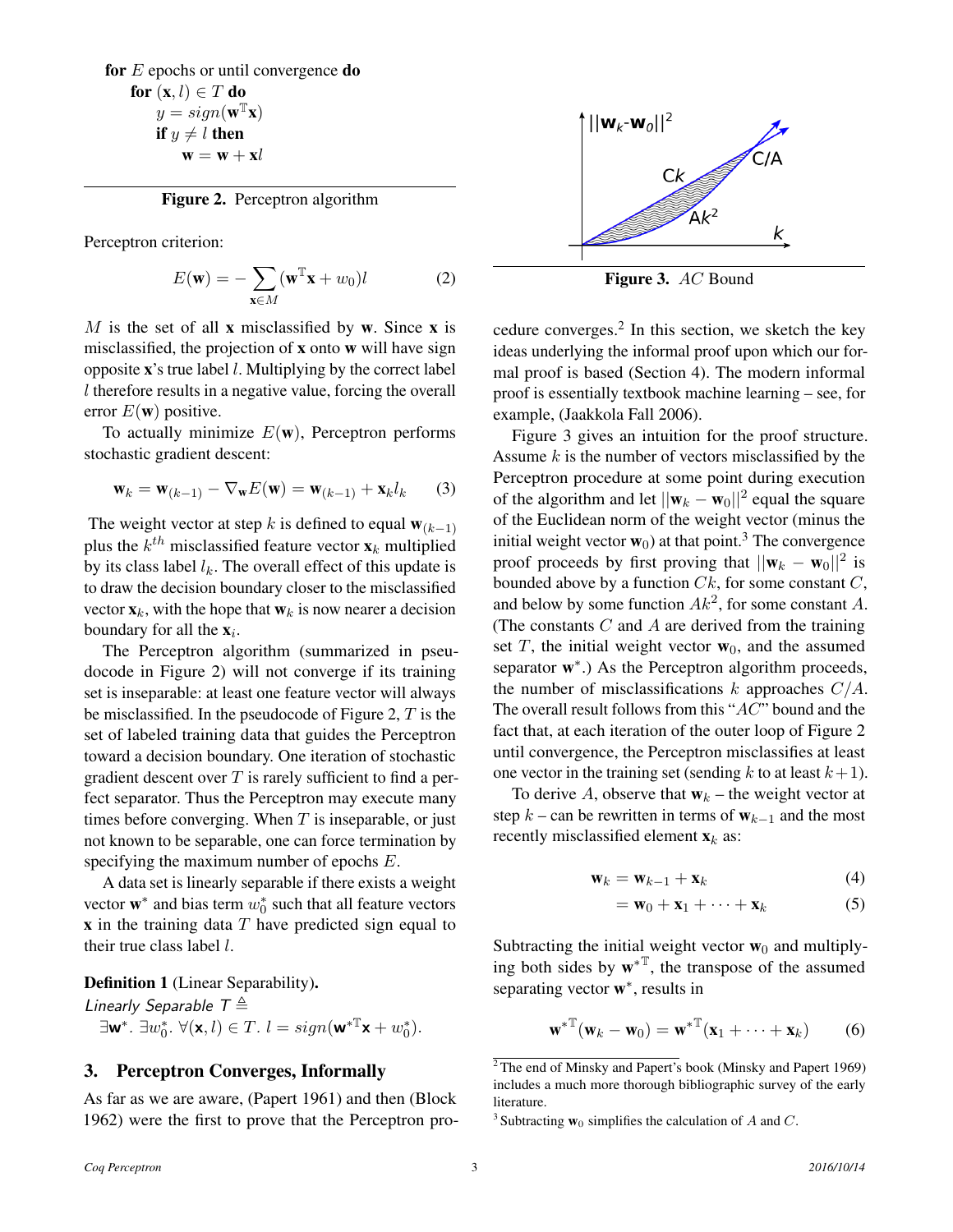Let  $a = \min_{\mathbf{x} \in T} \mathbf{w}^{*T} \mathbf{x}$  be the minimum vector product  $\mathbf{w}^*$ **x** across all vectors **x** in the training set T. Then

$$
\mathbf{w}^{*T}(\mathbf{w}_k - \mathbf{w}_0) \ge \mathbf{w}^{*T}(\mathbf{x}_1 + \dots + \mathbf{x}_k) \ge ak
$$
  
(7)  

$$
||\mathbf{w}^*||^2||\mathbf{w}_k - \mathbf{w}_0|| \ge |\mathbf{w}^{*T}(\mathbf{w}_k - \mathbf{w}_0)|^2 \ge (ak)^2
$$
  
(8)

where 8 follows from 7 and the Cauchy-Schwarz inequality. From 8, it's straightforward to derive that  $\overline{A} = \frac{a^2}{\|\mathbf{w}^*\|^2}.$ 

 $C$  is derived by a similar set of inequalities:

$$
||\mathbf{w}_k - \mathbf{w}_0||^2 = ||\mathbf{w}_{k-1} + \mathbf{x}_k - \mathbf{w}_0||^2
$$
  
=  $||\mathbf{w}_{k-1} - \mathbf{w}_0||^2 + 2(\mathbf{w}_{k-1} - \mathbf{w}_0)^T \mathbf{x}_k + ||\mathbf{x}_k||^2$  (9)

where 9 follows by foiling the square of the Euclidean norm. Assuming  $\forall i \in [1, k], \mathbf{w}_{i}^{\mathbb{T}}$  $\sum_{i=1}^{\mathbb{T}} \mathbf{x}_i \leq 0$ , which holds after each  $x_i$  has been normalized by multiplying it by its class label, we get that

$$
||\mathbf{w}_k - \mathbf{w}_0||^2
$$
  
\n
$$
\leq ||\mathbf{w}_{k-1} - \mathbf{w}_0||^2 - 2(\mathbf{w}_0^T \mathbf{x}_k) + ||\mathbf{x}_k||^2
$$
 (10)

$$
\leq ||\mathbf{x}_1||^2 + \cdots + ||\mathbf{x}_k||^2 - 2\mathbf{w}_0^{\mathbb{T}}(\mathbf{x}_2 + \cdots + \mathbf{x}_k)
$$
 (11)

Inequality 10 follows from 9 and from nonpositivity. Summing over all  $i = 1$  to k gives 11 from 10.

Define  $M = \max_{\mathbf{x} \in T} ||\mathbf{x}||^2$  and  $\mu = \min_{\mathbf{x} \in T} \mathbf{w}_0^T$  $\frac{1}{0}$ X. Then from inequality 11 we have that

$$
||\mathbf{w}_k - \mathbf{w}_0||^2 \le Mk - 2\mu k = (M - 2\mu)k \qquad (12)
$$

giving  $C = M - 2\mu$ .

### 4. Implementation and Formal Proof

Now we turn to the Coq implementation and formal convergence proof. In our Coq Perceptron, we make three small changes to the Section 2 algorithm:

- We use  $\mathbb{Q}$  instead of real-valued vectors.
- In our representation of training data sets, we use bool instead of  $\mathbb Q$  to record class labels +1, -1. Thus the type system enforces canonicity of the labels.
- We record the bias term  $w_0$  by consing it to the front of the decision boundary  $w$ . Thus our  $w$  vectors are of size  $\#features + 1$ .

Listing 1 gives the basic definitions used by our Perceptron implementation and in the statement of the convergence theorem.

Listing 1. Basic Definitions **Definition**  $\mathbb{Q}$ vec  $\triangleq$  Vector.t  $\mathbb{Q}$ . **Definition** class (i :  $\mathbb{Q}$ ) : bool  $\triangleq$   $\mathbb{Q}$ le bool 0 i. **Definition** correct\_class (i :  $\mathbb{Q}$ ) (l : bool) : bool  $\triangleq$ Bool.eqb  $l$  (class i) && negb ( $Q$ eq\_bool i 0). **Definition** consb  $\{n : nat\}$  (v : Qvec n)  $\triangleq 1 :: v$ .

Qvec is just an abbreviation for the Coq standard-library vector type specialized to  $\mathbb{O}$ . The class (or sign) of an input  $i : \mathbb{Q}$  (as produced, for example, from an input vector **x** by  $\mathbf{w}^T \mathbf{x} + w_0$ ) is determined by checking whether i is greater than or equal to 0. We say the input i is correctly classified, according to label  $l$ , if  $l$  equals class i and i is nonzero. This second condition forces our Coq Perceptron to continue working until no feature vectors lie on the decision boundary.

Listing 2 gives the main definitions.

Listing 2. Coq Perceptron **Fixpoint** inner percepton  $\{n : nat\}$ (T : list ( $\mathbb{Q}$ vec n\*bool) (w :  $\mathbb{Q}$ vec n.+1) : option ( $\mathbb{Q}$ vec n.+1)  $\triangleq$ match T with nil  $\Rightarrow$  None  $\vert$  (x, l) :: T'  $\Rightarrow$ if correct\_class ( $Q$ vec\_dot w (consb x))  $l$ then inner perceptron  $T'$  w else let  $w \times \triangleq$ Qvec\_plus **w** (Qvec\_mult\_class  $l$  (consb  $x$ )) in match inner perceptron  $T'$  wx with  $None \Rightarrow Some$  wx Some  $w' \Rightarrow$  Some  $w'$ end end.

```
Fixpoint perceptron \{n : nat\} \{E : nat\}(T : list (Qvec n*bool)) (w : Qvec n.+1)
  : option (\mathbb{Q}vec n.+1) \triangleqmatch E with 0 \Rightarrow None
   | S E' \Rightarrowmatch inner perceptron T w with
        | None ⇒ Some w
        Some w' \Rightarrow perceptron E' T w'end end.
```
The fixpoint inner perceptron, which corresponds to the inner loop in Figure 2, does most of the work. Its recursion parameter, T, is a list of training vectors paired with their labels. The function iterates through this list,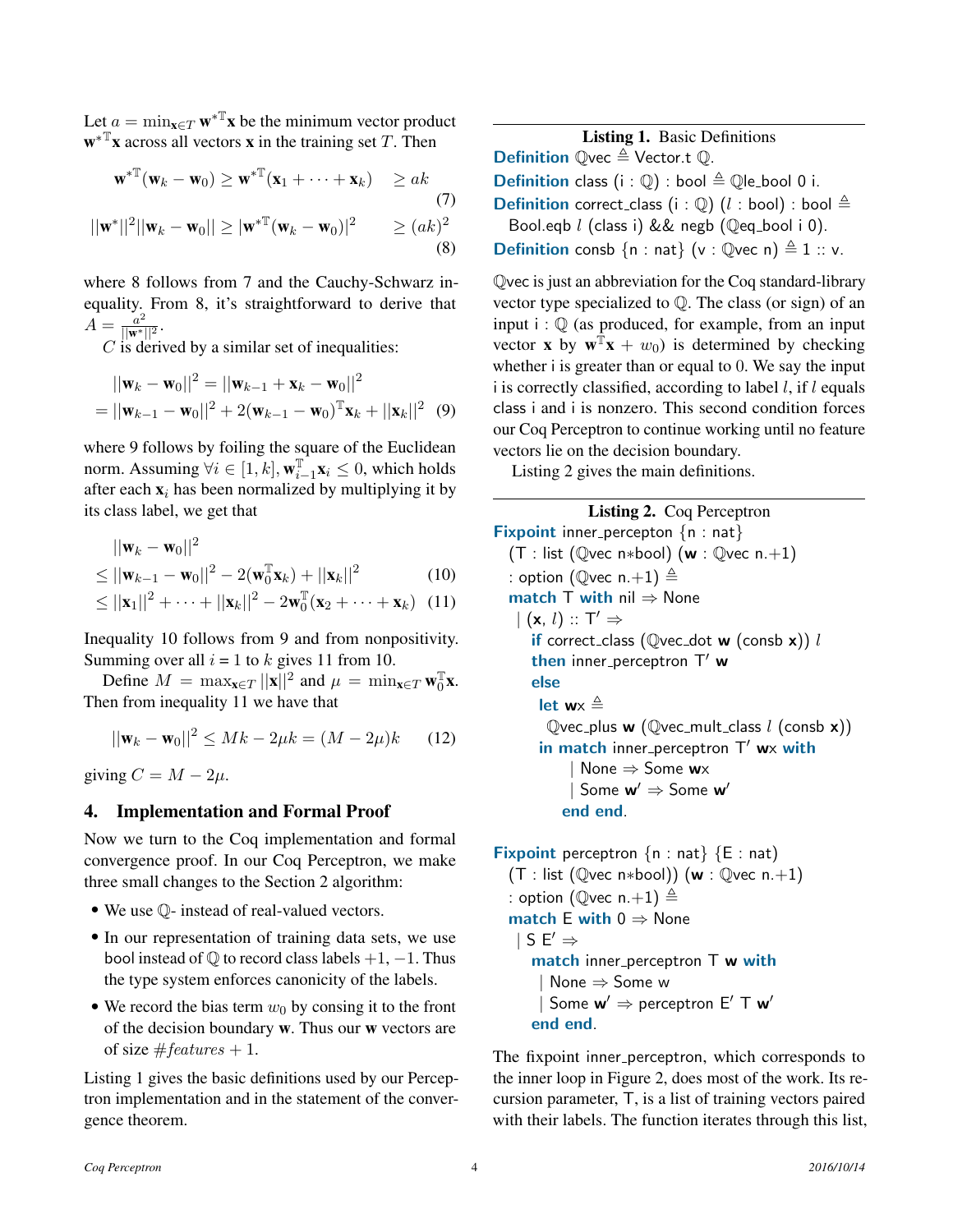checking whether each training vector is correctly classified by the current decision boundary w.<sup>4</sup> Upon correct classification of an  $x$ , inner perceptron simply moves to the next training vector. Upon misclassification, we let the new decision vector, wx, equal the vector sum of w and x multiplied by its class label. The function then continues iterating through the remaining training samples T'.

Listing 2's second fixpoint, perceptron, implements the outer loop of Figure 2. Its recursion parameter is run-of-the-mill fuel E, a natural number that bounds the number of inner perceptron epochs. In our formal convergence proof (Section 4.1), we show that for any linearly separable training set T, there exists an E large enough to make perceptron terminate with Some w'. By the definition of perceptron, convergence only occurs when the algorithm has settled on a w that correctly classified all the training vectors in T (inner perceptron  $\mathsf{T} \mathbf{w} = \mathsf{None}$ ). Thus soundness (if perceptron converges, it does so with a vector  $\mathbf{w}'$  that separates the training set T) is trivial.

Listing 3. Linear Separability **Definition** correctly classifiedP  $\{n : nat\}$ : list (Qvec n\*bool)  $\rightarrow$  Qvec n.+1  $\rightarrow$  Prop  $\triangleq$  $\lambda T \mathbf{w} \Rightarrow$  List. Forall  $(\lambda \times l : (\mathbb{Q} \vee c \cap \ast \text{bool}) \Rightarrow$ let  $(x, l) \triangleq xl$ in correct\_class (Qvec\_dot **w** (consb **x**))  $l = true$ ) T.

**Definition** linearly separable  $\{n : nat\}$ (T : list ( $\mathbb{Q}$ vec n\*bool)) : Prop  $\triangleq$ 

 $\exists \mathbf{w}^* : \mathbb{Q}$ vec n.+1, correctly\_classifiedPT  $\mathbf{w}^*$ .

To state the convergence theorem, we first formalize (Listing 3) what it means for a data set T to be linearly separable. The binary predicate

correctly\_classified $P T w$ 

states that vector w correctly classified training set T (a list of vector-label pairs). A data set  $T$  is linearly separable when there exists a  $w^*$  such that  $w^*$  correctly classifies T. The main convergence result is thus:

Theorem 1 (Perceptron Converges).  $\forall$ {n:nat} (T : list ( $\mathbb{Q}$ vec n\*bool)) ( $w_0$  :  $\mathbb{Q}$ vec n.+1), Fixpoint MCE {n:nat} (E:nat) (T : list ( $Q$ vec n\*bool)) (w :  $Q$ vec n.+1) : list ( $\mathbb{Q}$ vec n\*bool)  $\triangleq$  ...

 $E_{\text{w}}$ 

Fixpoint perceptron\_MCE {n:nat} (E:nat) (T : list ( $Q$ vec n\*bool)) (w :  $Q$ vec n.+1) : option (list ( $\mathbb{Q}$ vec n\*bool) \*  $\mathbb{Q}$ vec n.+1)  $\triangleq$  ...

 $\sqsubseteq_{\mathsf{JL}}$ 

Fixpoint perceptron  $\{n : nat\}$   $\{E : nat\}$ (T : list ( $Q$ vec n\*bool)) (w :  $Q$ vec n.+1) : option ( $\mathbb{Q}$ vec n.+1)  $\triangleq$  ...

**Figure 4.** Alternative Perceptrons. The symbol  $\Box$ denotes termination refinement.

linearly\_separable  $T \leftrightarrow$  $\exists$ (**w** :  $\mathbb{Q}$ *vec*  $n.+1$ ) ( $E_0$  : nat),  $\forall E : \textit{nat}, E \geq E_0 \rightarrow$ perceptron  $E T w_0 =$  Some w.

For all training sets T and initial vectors  $w_0$ , T is linearly separable iff there is an  $E_0$  such that perceptron converges (to some separator w) when run on  $E_0$  or greater fuel. This theorem trivially subsumes the case when  $E = E_0$ .

### 4.1 Formal Convergence Proof

What about the formal proof? By the definition of perceptron, the  $($  ←  $)$  direction of Theorem 1 is easy. But as we outlined in Section 3, the  $(\rightarrow)$  direction (convergence) requires a bit more work. In our exposition in this section, we break the proof into two major parts:

- Part I defines two alternative formulations of perceptron – to expose in the termination proof the feature vectors misclassified during each run – together with refinement proofs that relate the termination behaviors of the alternative perceptrons, while
- Part II composes a proof of the "AC" bound (Section 3) with the results from **Part I** to prove the overall Theorem 1.

We consider each part in turn.

### 4.1.1 Part I.

The implementation of perceptron in Listing 2 returns only the final weight vector  $w'$  (or None on no fuel) –

 $\sqrt[4]{4}$ The function consb (Listing 1) conses 1 to x to account for w's bias term.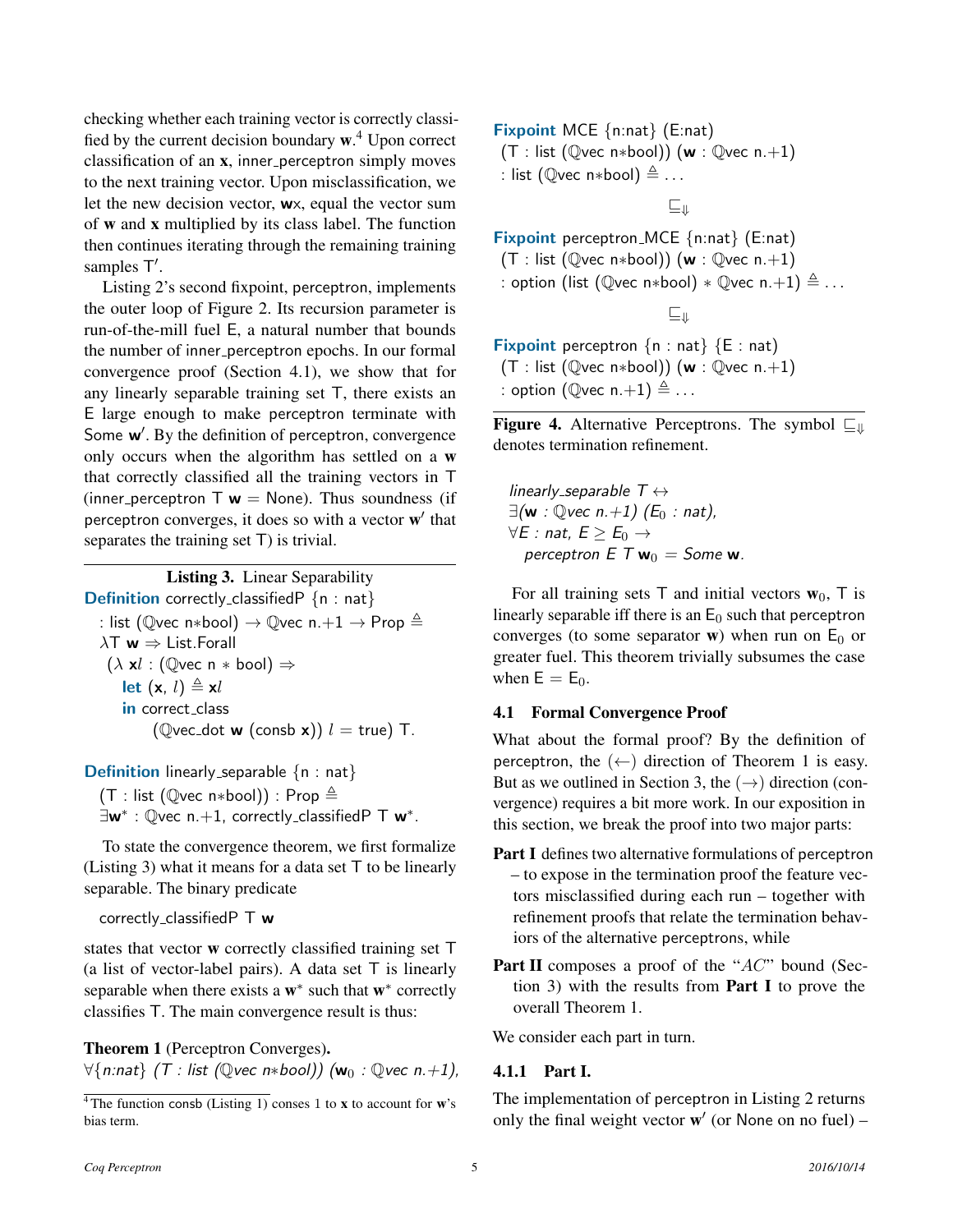it gives no indication of *which* training vectors were misclassified in the process. Yet the informal proof explicitly bounds the number of misclassifications. To get a handle on these "misclassified elements" in our formal proof, we defined two alternative **Fixpoints** as depicted in Figure 4. MCE returns a list of the vectors misclassified by the perceptron algorithm.The middle fixed point perceptron MCE serves as a bridge between perceptron and MCE: it returns either None on no fuel or a pair of the final weight vector and the list of misclassified elements (as in MCE). We then prove the following lemmas to relate the convergence behavior of perceptron, perceptron\_MCE, and MCE:

Lemma MCE\_sub\_perceptron\_MCE :  $\forall$ (n E : nat)  $(\mathsf{w}_0 : \mathbb{Q}$ vec n.+1) (T : list ( $\mathbb{Q}$ vec n \* bool)), MCE E T  $w_0 =$  MCE E.+1 T  $w_0 \rightarrow$ perceptron MCE  $E.+1$  T  $w_0$  $=$  Some (MCE E T  $w_0$ ,  $Q$ vec\_sum\_class  $w_0$  (MCE E T  $w_0$ )).

```
Lemma perceptron_MCE_eq_perceptron :
  \forall(n E : nat)
   (T : list (Qvec n * bool)) (w_0 w : Qvec n.+1),
  (\exists M : \text{list } (\mathbb{Q} \vee \text{ec } n * \text{bool}),perceptron_MCE E T w_0 = Some (M, w)) \leftrightarrowperceptron E T w_0 = Some w.
```
The first lemma proves that MCE's convergence behavior refines that of the second function perceptron MCE. If at E fuel, MCE E T  $w_0$  has reached a fixed point (the list of misclassified feature vectors is stable regardless how much additional fuel we provide), then perceptron  $MCE$  on  $E+1$  fuel returns the same list of misclassified vectors, together with final weight vector equal the vector sum of  $w_0$  and each vector in MCE E T  $w_0$  multiplied by its class label.

The second lemma proves an equitermination property (subsuming the refinement shown in Figure 4): the function perceptron MCE converges to Some (M, w) on training set  $\top$  iff perceptron also converges to **w**.

### 4.1.2 Part II.

The main difficulty in part  $II$  is proving the  $AC$  bound on the length of MCE E T  $w_0$ , the number of misclassified feature vectors. Note that the length of MCE E T  $w_0$ need not be less than or equal to  $|T|$ , the size of the training set: It's possible that the same feature vector is

misclassified during multiple iterations of the Perceptron outer loop.

Our formal statement of the MCE bounds lemma is:

Lemma 1 (MCE Bounded).

 $\forall$ {n:nat} (T : list (Qvec n \* bool)) ( $w_0$  : Qvec n.+1), linearly\_separable  $T \rightarrow$  $\exists A\; B\; C:$  nat,  $A\neq 0 \wedge B\neq 0 \wedge C\neq 0 \wedge C$  $\forall \mathsf{E}:\mathsf{nat},\, A*\|\mathsf{MCE}\,\mathsf{E}\;\mathsf{T}\,\mathsf{w}_0|^2$  $\leq B * \mathbb{Q}$ vec\_normsq ( $\mathbb{Q}$ vec\_sum (MCE E T  $\mathbf{w}_0$ ))  $\leq C$  \* | MCE E T w<sub>0</sub>|.

Qvec normsq takes the square of the Euclidean norm of its input vector, while Qvec sum computes the vector sum of all the vectors in the provided input list.

*Proof.* Our proof of the lower bound makes use of the Cauchy-Schwarz inequality:

Lemma Cauchy\_Schwarz :  $\forall$ {n:nat} (x<sub>1</sub> x<sub>2</sub> : Qvec n), Qvec\_dot  $x_1 x_2 *$  Qvec\_dot  $x_1 x_2 \le$ Qvec\_normsq  $x_1 *$  Qvec\_normsq  $x_2$ .

The upper bound is a bit easier; in particular, it does not require even that T is linearly separable. For details, see the Coq development. П

We use Lemma 1 to prove the overall convergence result (Theorem 1).

*Proof of Theorem 1 (Perceptron Convergence).* Lemma 1 and the following arithmetic fact

$$
\forall xyz : \mathbb{N}. \ x \neq 0 \land y \neq 0 \land z > y/x \implies xz^2 > yz
$$

together imply that the maximum length of MCE E T  $w_0$ is  $(C/A)$ .+1, for any E and  $w_0$  and for linearly separable T. To prove the overall result (Theorem 1), we compose the bound on the length of MCE E T  $w_0$  with the termination refinements from Part I. For further details, see the Coq development.  $\Box$ 

# 5. Certifier

The Perceptron of Listing 2 is a standalone program that both computes a separating hyperplane for T and checks (in its final iteration of inner\_perceptron) that the hyperplane correctly separates T.

In some cases, it may be desirable to run an unverified implementation of Perceptron, or even of some other algorithm for learning linear separators, and then merely *check* that the unverified algorithm produced a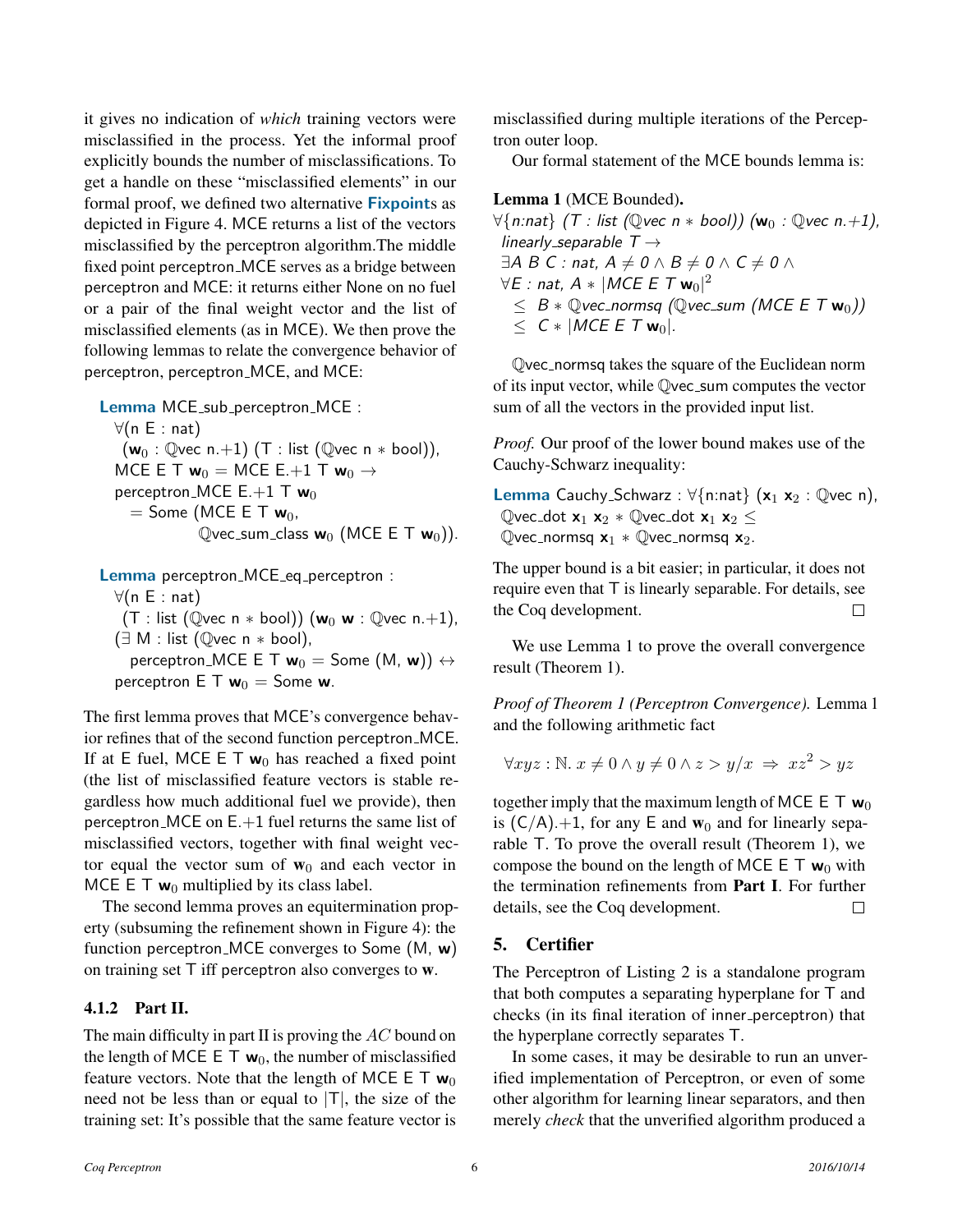valid separator for T. To get soundness guarantees, the checker, or certifier, should itself be proved correct.

We implemented such a certifier by applying just the inner loop of the perceptron algorithm to a purported separator supplied by an oracle, e.g. in C++. In this hybrid architecture, we learn less about the termination behavior of the system (if the oracle is buggy, the program may diverge even if the training data are linearly separable) but still get strong guarantees on soundness (if the certifier succeeds, the purported separator is valid for T). In situations in which performance is critical but termination bugs are acceptable, this hybrid architecture can give speedups over our fully verified Perceptron, as Section 7 demonstrates.

To implement the certifier, we use the inner loop of perceptron\_MCE of Figure 4 (inner\_perceptron\_MCE) rather than the inner perceptron of Listing 2. Both functions return None when the input weight vector correctly classifies T. Upon failure, however, the function inner perceptron MCE additionally returns the list of elements that were misclassified, which serves as a counterexample to the purported separator.

We demonstrate soundness of the certifier with the following theorem:

Theorem inner\_perceptron\_MCE\_correctly\_classified :

 $\forall n$  (T : list ( $\mathbb{Q}$ vec n\*bool)) (w :  $\mathbb{Q}$ vec n. + 1), inner\_perceptron\_MCE T  $w =$  None  $\rightarrow$ correctly\_classifiedP  $\top w$ .

If inner\_perceptron\_MCE returns None when applying the purported separator  $w$  to training set  $T$ , then  $w$  is a valid separator for  $T$  (correctly classified PT w).

# 6. Fuel for the Fire

In Section 4, we proved (Theorem 1) that there exists an E for which perceptron converges, assuming the training set  $\overline{T}$  is separated by some w<sup>\*</sup>. But actually producing this E, in order to supply it as fuel to our perceptron program, requires that we first decide whether such a w ∗ exists.

It is possible to define and prove a decision procedure for linear separability, e.g., by calculating the convex hulls of the positive and negative labeled instances in T and checking for intersection.<sup>5</sup> However, we have not yet done so in this work.

Nonetheless, for practical purposes, it is important when running Perceptron that we supply fuel large enough not to *artificially* cause early termination. If the dataset is large, the requisite fuel might be even larger, especially when represented as nat rather than binary Z.

In our extracted code, to avoid having to specify very large fuel for large datasets, we instead generate "free fuel" (a trick suggested by an anonymous reviewer) by extracting perceptron to "fueled perceptron" as follows:

**Definition** gas (T : Type)  $(f : nat \rightarrow T) : T \triangleq f O$ .

Extract Constant gas ⇒ ''(\f → let infiniteGas = S infiniteGas in f infiniteGas)".

Definition fueled\_perceptron

 $(n - : nat)$  $(T : list (Qvec n * bool))$   $(w : Qvec(S n))$ : option (Qvec  $(S \nvert) \triangleq$ gas ( $\lambda$  fuel  $\Rightarrow$  perceptron fuel T w).

The function gas supplies f with fuel 0 but is extracted to the Haskell function that applies f to infiniteGas, as generated by the equation **let** infinite Gas  $=$  S infinite Gas.

### 6.1 Extraction

In the experiments we will describe in Section 7, we find that judicious use of extraction directives, especially:

- Haskell arbitrary-precision Rationals for Coq  $\mathbb{Q}s$
- Haskell lists for Coq Q-vectors

greatly speeds up the Haskell code we extract from our Coq perceptron. Because extraction directives increase the size of our trusted computing base, we briefly justify, in this section, our particular choices.

We extract Coq rationals  $\mathbb Q$  to Haskell arbitraryprecision Rationals using the following directive:

Extract Inductive  $\mathbb{Q} \Rightarrow$  "Rational"

[ ''(\n d → (Data.Ratio.%) n d)'' ].

along with others for the various  $\mathbb O$  operators, e.g.:

Extract Constant  $\mathbb{Q}$ plus  $\Rightarrow$  "(Prelude.+)".

Such directives do not introduce bugs as long as Haskell's Rationals and associated operators over Rationals correctly implement the Coq Q operators we use in our Coq perceptron. In order to speed up

 $\frac{5}{10}$ The work of (Pichardie and Bertot 2001) or of (Brun et al. 2012) may be helpful if we choose to formalize this algorithm in the future.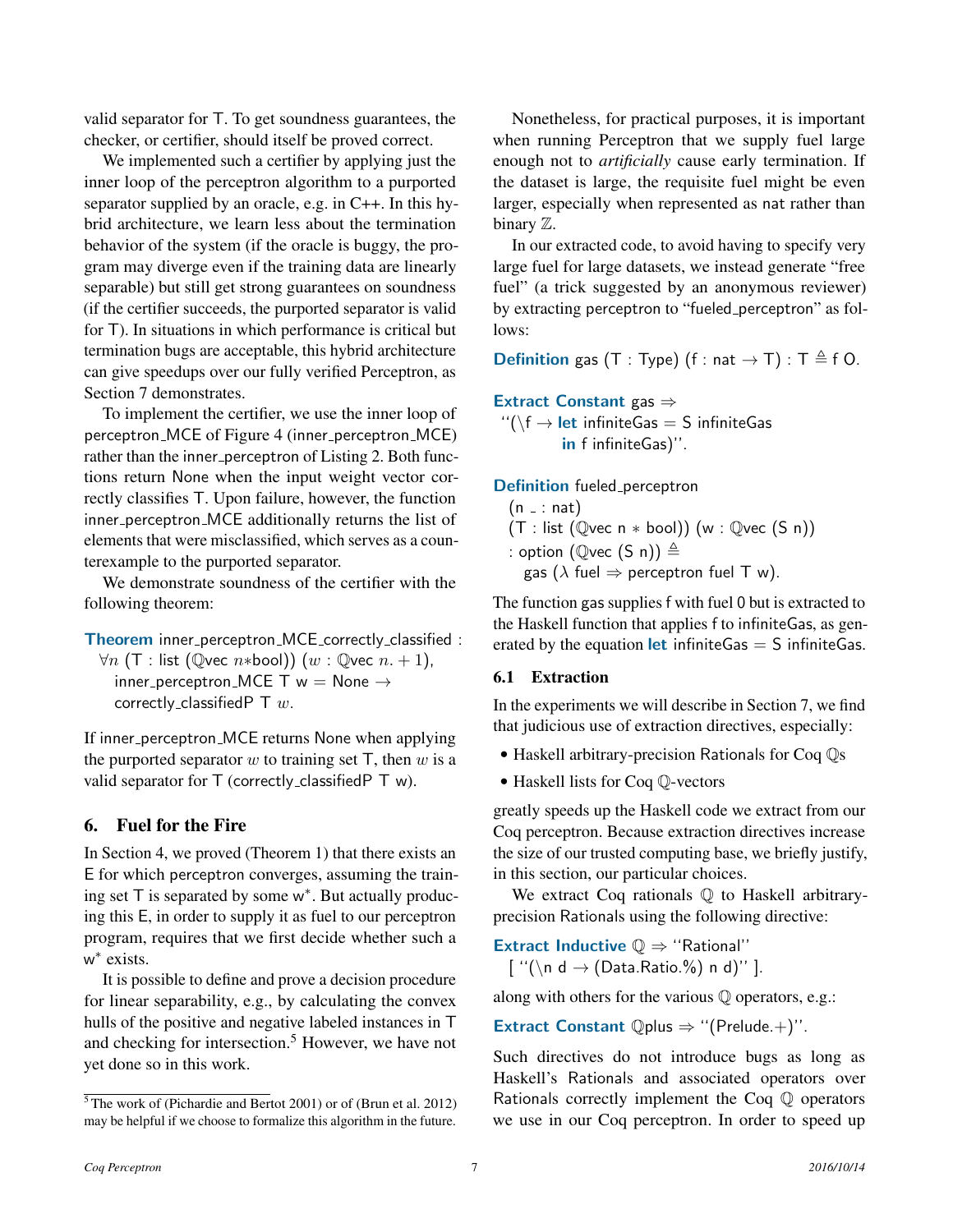operations over Coq positives and  $\mathbb{Z}_s$ , we use similar Extract Inductive directives to extract both types to Haskell arbitrary-precision Integers.

Our final optimization extracts Coq vectors (Vector.t, or Qvec for the specialization of Vector.t to Q) to Haskell lists, using directives such as:

### Extract Inductive Vector.t ⇒

 $''([])'']$  [ ''[]''  $''(\lambda a - v \rightarrow a : v)'$ ]  $\lq\lq$ ''(\fNil fCons v  $\rightarrow$ case v of  $[] \rightarrow fNil()$  $(a : v') \rightarrow fCons a O v'$ ". Extract Constant Coq.Vectors.Vector.fold left ⇒

 $\lq\lq(\lg a \rceil \rightarrow \text{Prelude.fold} \mid g \mid a \rceil)$ ".

Taken together, these directives provide big speedups over an unoptimized extraction of the same Coq program, as Section 7 will demonstrate. One obvious speedup comes from using Haskell's optimized arbitrary-precision Rationals, implemented as pairs of arbitrary-precision Integers. Another is likely from using standard Haskell lists and list functions, such as foldl, which a Haskell compiler such as GHC may optimize more fully than the vector type and functions extracted from Coq.

With extraction directives turned on, our toplevel Haskell perceptron is:

```
type \mathbb{Q}vec = ([]) Rational
   . . .
perceptron ::
   Nat \rightarrow Nat \rightarrow((\Pi) ((,) \mathbb{Q} \text{vec P} \text{relude}.\text{Bool})) \rightarrow\mathbb{Q}vec \rightarrowOption Qvec
perceptron n \in \mathfrak{t} w =case e of {
      O \rightarrow None;
      S e' \rightarrowcase inner perceptron n t w of \{Some w' \rightarrow perceptron n e' t w';
         None \rightarrow Some w}}
```
fueled perceptron  $n - t w =$ gas (\fuel  $\rightarrow$  perceptron n fuel t w)

The function perceptron checks for sufficient fuel e but always reduces to the S case because of its calling context (fueled perceptron and gas). The type of training data T is no longer a list of Qvecs but rather a list of



Figure 5. Iris setosa (watercolor credit F. H. Round, Plate XXIII from (Dykes et al. 1913))

[Rational], with each vector paired to a classification label of type Bool.

## 7. Experiments

It is the authors' hope that theorem provers such as Coq (or Isabelle/HOL (Nipkow et al. 2002), or HOL4 (Slind and Norrish 2008), or others – we are ecumenical) will one day be the IDEs of choice for more than just the most discerning programmers. But to build that reality, we must first be honest about the limits of programming and proving in functional languages with clean proof theories. For example, what is the performance overhead of a data-centric computation such as our Coq perceptron (when extracted to Haskell and compiled using ghc) over a re-implementation of the same algorithm in C++, using STL arbitrary-precision rational numbers? What is the overhead against the certifier-style architecture of Section 5, in which the separator oracle is implemented by a fast C++ implementation using floating-point numbers? We would expect that C++ handily beats Coq in this domain, but by how much?

In this section, we answer these questions and others, including:

- Is our Coq perceptron practical for use on real-world data? (The short answer is "yes" – so far, we've had success on some small- to medium-size data sets.)
- How well does it scale relative to a C++ implementation of the same algorithm, using arbitrary-precision rationals instead of Coq Q, in number of features, number of training vectors, and size of feature coefficients?
- How well does it scale relative to a certifier-style implementation with a fast C++ floating-point oracle?

To answer these questions, we performed two experiments. In the first (Section 7.1), we ran our various Perceptron implementations on two real-world data sets downloaded from the UCI Machine Learning Reposi-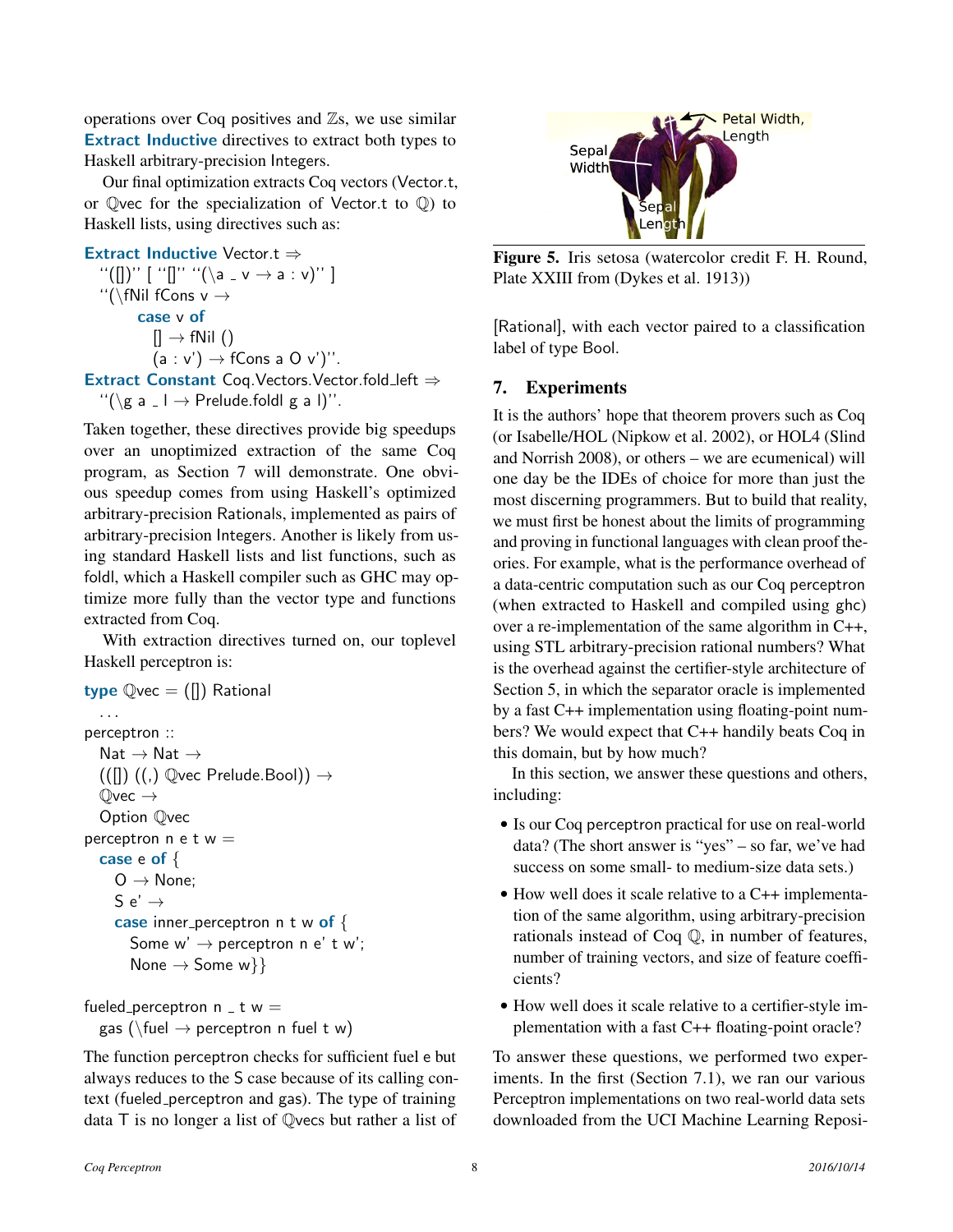|                        |        | $Coq \Rightarrow Haskell \mid Coq \Rightarrow_{Ont}Haskell \mid C++ Rational$ |        | $C++FP$ | <b>Validator</b> |  |
|------------------------|--------|-------------------------------------------------------------------------------|--------|---------|------------------|--|
| fris                   | 0.049s | 0.027s                                                                        | 0.039s | 0.021s  | 0.027s           |  |
| <b>Rocks vs. Mines</b> | 95.4h  | 2.14h                                                                         | 6.56h  | 48.787s | 0.295s           |  |

Figure 6. Coq vs. Coq-Optimized vs. arbitrary-precision rational and floating-point C++ on real-world data

tory (Lichman 2013): the classic Iris pattern-recognition data set (Fisher 1936) and a "Mines vs. Rocks" data set. Both data sets are known to be linearly separable.

In the second experiment (Section 7.2), we generated a number of random linearly separable data sets that differed in number of features, number of training vectors, and the magnitude of the feature coefficients. We consider each experiment in turn.

### 7.1 Real-World Data Sets

The Iris pattern-recognition data set (Fisher 1936) was collected in the 1930s, primarily by Edgar Anderson (Anderson 1935) in Québec's Gaspé peninsula. This data set measures 4 features of 3 species of Iris (Figure 5) and includes 150 training vectors. The features are: sepal width, sepal length, petal width, petal length. To turn the 3-class Iris data set into a binary classification problem, we labeled the feature vectors either *Iris setosa* (the species depicted in Figure 5) or not *Iris setosa* (*Iris versicolor* or *Iris virginica*).

Our second real-world data set, also drawn from the UCI Machine Learning Repository, used sonar to discriminate metal cylinders (mines) from rocks across 60 features. Each feature was reported as a number with fixed precision between 0.0 and 1.0. While this data set contained 208 training vectors, it took a considerable number of iterations to converge on a separator.

We report the total runtime (in seconds) of our extracted Coq Perceptrons, our arbitrary-precision rational and floating-point C++ implementations, and our extracted Coq validation of the C++ output in Figure 6. We measure two extraction schemes. The first (labeled Coq⇒Haskell) extracts to Haskell using only the extraction directive associated to gas in Section 6; the second ( $Coq \Rightarrow_{Ort}$ **Haskell**) additionally uses the other extraction directives described in Section  $6 - \text{Cog } \mathbb{Q}$  to the arbitrary-precision Haskell Rational type and Coq Vector.t to Haskell list. Although the "Rocks vs. Mines" data set is of only moderate size (60 features across 208 instances), it required 275227 epochs to converge; the Iris data set required 4. While C++ outperforms Coq⇒Haskell on both data sets, the Coq⇒<sub>Opt</sub>Haskell

outperforms the C++ rational implementation by a factor of 3 on the "Rocks vs. Mines" dataset. The C++ floatingpoint implementation outperformed all other implementations on both data sets. But while C++ floating-point returned a correct separator for the Iris data set, the separator it returned in Rocks vs. Mines misclassified 2 of 208 training vectors, as a result of floating-point approximation errors.

### 7.2 Does Coq perceptron Scale?

To experimentally evaluate the asymptotic performance of our Coq Perceptrons, we generated a number of linearly separable data sets that differed across number of feature vectors, number of features, and bounds on the magnitude of feature coefficients (to evaluate the overhead of Coq Q). To generate each such data set, we first randomly initialized a separating weight vector w (giving a random separating hyperplane), and then drew feature vectors from a discrete uniform distribution. We labeled each random feature vector as either positive or negative by calculating which side of the separating hyperplane it fell on. To ensure that no feature vectors fell exactly on the separating hyperplane, we rejected those vectors whose dot product with w equaled 0.

Figure 7 displays the results. In each subplot, we show the relative runtime of the "vanilla" unoptimized Coq, optimized Coq, validator, and C++ floating-point and arbitrary precision rational Perceptrons on each of three synthetic data sets that vary in number of vectors included in the classification problem (Figure 7a), in number of features per vector (Figure 7b), and in magnitude of feature coefficients (Figure 7c). We normalize each experiment to a baseline  $(10<sup>0</sup>x)$ : C++ floating point followed by validation by the extracted Coq validator. The plots are in log scale.

Figure 7a displays the results of the vector experiment. As the number of vectors increases, classification becomes more difficult (many more feature vectors will, in general, lie close to the decision boundary). We see that for optimized Coq, C++ over rationals, and vanilla Coq, runtime increases worse than linearly with the number of feature vectors (as expected: the number of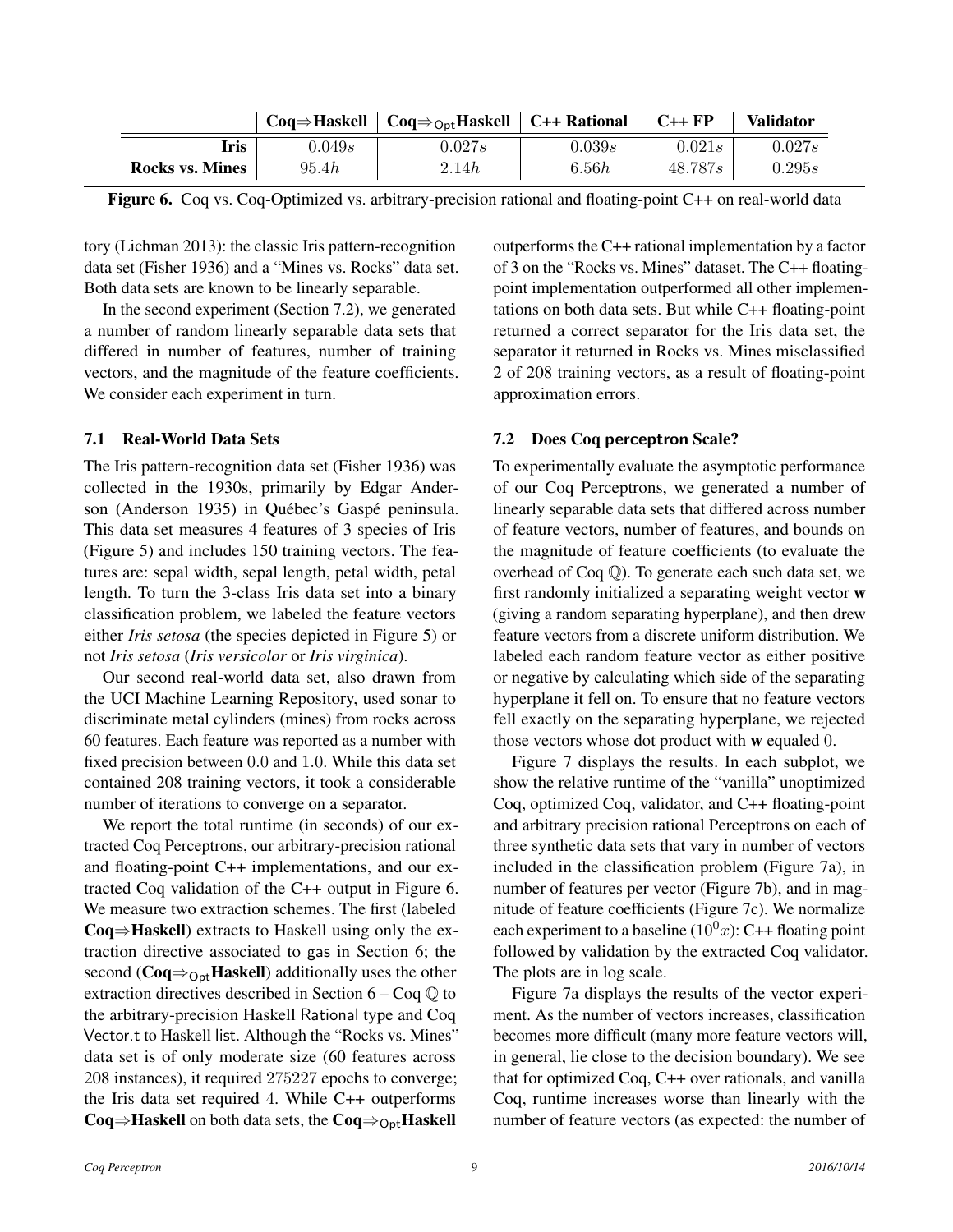

Figure 7. Coq vs. optimized Coq vs. rational and floating-point C++ on three synthetic data sets

epochs required also grew worse than linearly as the number of vectors increased). Our optimized Coq Perceptron is about one order of magnitude slower than the C++ floating-point implementation, but is on par with (and sometimes faster than) the C++ rational implementation. The vanilla Coq implementation that does not use the extraction directives of Section 6 is a little less than one order of magnitude slower yet again than the optimized Coq implementation.

Although the C++ floating-point implementation with validation in Coq was fastest among all the implementations we tested, it often generated incorrect separators. Figure 8 summarizes the misclassification results for the vectors experiment of Figure 7a. The %Errors row of the table in Figure 8 lists the percentage of randomly generated problem instances of each class (50 vectors, 100 vectors, etc.) in which the C++ floating-point implementation generated separators that misclassified at least one feature vector in the training set. As the number of vectors grows, and thus the difficulty of the classification problems increases, the number of misclassifications increases as well. We noticed similar percentages of misclassification errors by the C++ floating-point implementation in the other two synthetic experiments.

To validate that our C++ floating-point Perceptron was generating separating vectors that were at least approximately correct, we also calculated square cosine similarity for each vector with respect to the vector produced by our Coq implementation (%Similar. in Figure 8). We see, perhaps counterintuitively, that as classification difficulty increases, similarity also increases. The reason is, more difficult problem instances require many more iterations of the Perceptron loop, which drives the approximate separator produced C++ floating-point closer and closer to the true separator.

Figures 7b and 7c show results of the two additional experiments. In the first (Figure 7b), we ran each Perceptron on randomly generated data sets with increasing numbers of features. In general, the presence of more features makes the linear discrimination problem easier; we controlled for this by fixing the number of feature vectors to just 100, which ensured that the number of epochs was approximately constant across all runs. The vanilla Coq Perceptron is almost an order of magnitude slower than the optimized Coq and C++ rational Perceptrons, and is nearly two orders of magnitude slower than the C++ floating-point implementation.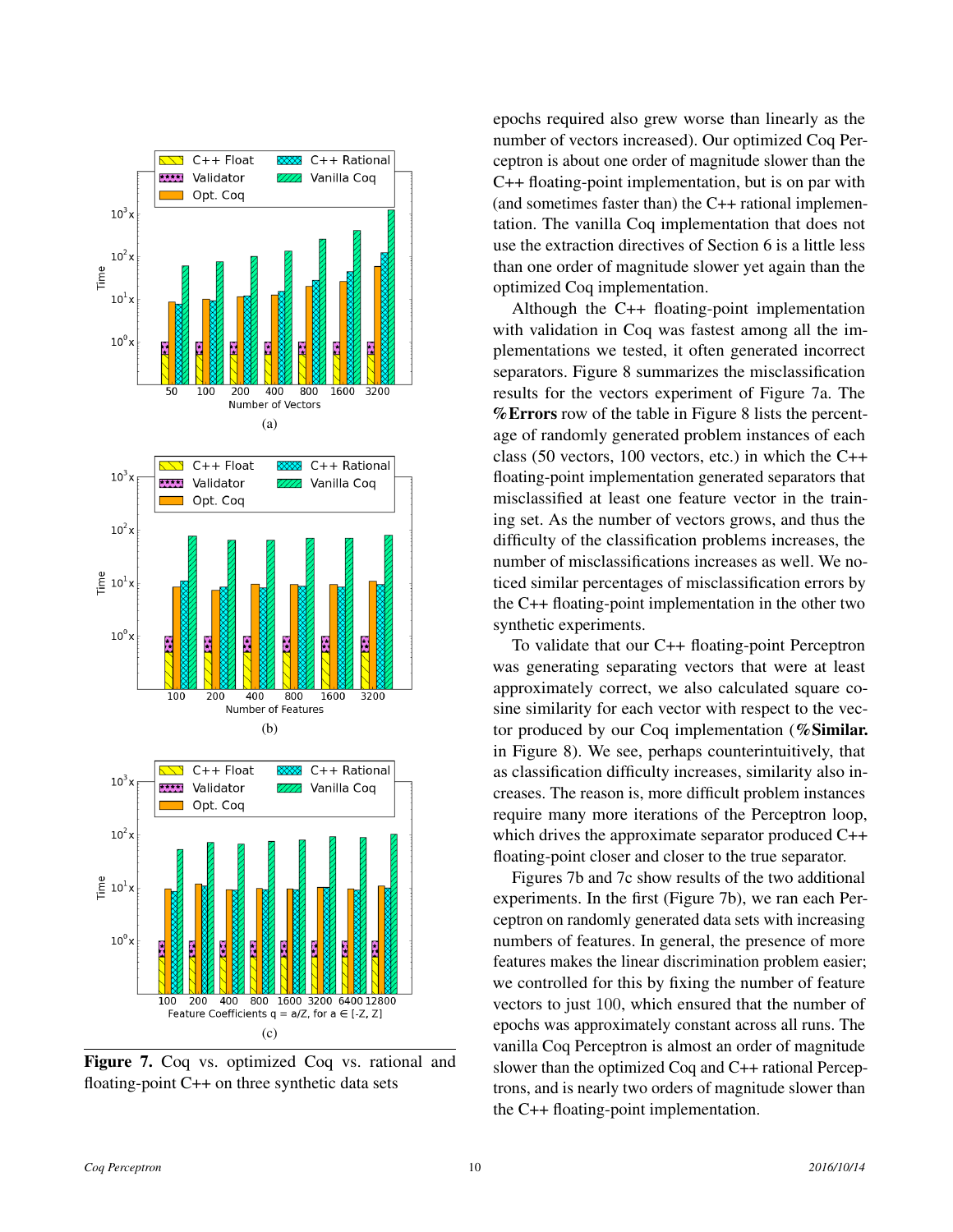| #Vectors                                                            | 50 | 100 | 200 | 400 | 800 | 1600 | 3200 |
|---------------------------------------------------------------------|----|-----|-----|-----|-----|------|------|
| %Errors                                                             | 60 | 60  | 70  | 100 | 90  | 100  | 100  |
| %Similarity   96.89   98.34   99.14   99.54   99.78   99.90   99.97 |    |     |     |     |     |      |      |

Figure 8. Percentage of problem instances (%Errors) in which the C++ floating-point implementation generated imperfect separators in the vectors experiment of Figure 7a; square cosine similarity of the C++ floating-point separators (%Similarity) with respect to the vectors produced by our Coq implementation.

In the second additional experiment (Figure 7c), we generated data sets with ever larger expected feature values. The  $x$ -axis of Figure 7c gives bounds. For example, the first set of data points gives runtimes on a data set with 1000 features, 100 feature vectors, and feature values  $q = a/Z$ , with Z drawn uniformly from the interval [−100, 100]. Although some rational features may not be in reduced form when generated in this way, we still expect the average size of features to grow as  $Z$  increases. In the plot, the C++ rational and optimized Coq runtimes are approximately constant relative to the C++ floating-point implementation, whereas the vanilla Coq implementation, which uses extracted Coq Q, grows slower relative to C++ floating-point as the size of feature coefficients increases.

Overall, we were quite surprised by how well our optimized Coq Perceptron performed relative to the C++ rational implementation of the same algorithm, in some cases surpassing  $C++$  (by about 3x on the real-world Rocks vs. Mines data set of Figure 6, for example). Both the C++ rational and optimized Coq implementations were about  $10x$  slower than a floating-point implementation of Perceptron. However, the floating-point Perceptron only rarely produced perfect separators on the instances we tested. In some machine-learning contexts, perhaps approximate separators are sufficient. The unoptimized Coq Perceptron was dog slow compared to all other implementations. We attribute the slowdown to the use of user-defined Qs and user-defined collection types like Coq Vector.t, which a Haskell compiler such as GHC may not optimize as fully as functions over standard Haskell lists.

### 8. Related Work

We are not aware of previous work on mechanized proof of convergence of learning procedures. Bhat (Bhat 2013), however, has formalized nonconstructive implementations of classic machine-learning algorithms such as expectation maximization in a typed DSL embedded in Coq. A subset of the theorem proving community

has embraced machine-learning methods in the design and use of theorem provers themselves (cf. the work on ML4PG (Komendantskaya et al. 2012) for Coq or ACL2(ml) (Heras et al. 2013)).

There is more work on termination. As is well known, theorem provers based on dependent type theory such as Coq and Agda (Norell 2007) require for consistency that all recursive functions be total. Coq uses syntactic guardedness checks whereas provers like Agda now incorporate more compositional type-based techniques such as Abel's sized types (Abel 2004). There are other ways to prove termination, of course, such as Coq's Program Fixpoint and Function features, or through direct use of Coq Fix. These latter features typically require that the user prove a well-founded order over one of the recursive function's arguments (and do not work well when the function, such as our Coq perceptron, is total on only a subet of inputs). The termination argument might be more sophisticated and rely on, e.g., well-quasi-orders (Vytiniotis et al. 2012). In the automated theorem proving literature, researchers have had success proving termination of nontrivial programs automatically (e.g., (Cook et al. 2006)).

Extending our Q-valued Coq perceptron to use floating-point numbers, following work on floatingpoint verification in Coq such as Flocq (Boldo and Melquiond 2011) and (Ramananandro et al. 2016), is an interesting next step. Nevertheless, many of the additional research challenges are orthogonal to our results so far. For one, analyzing the behavior of learning algorithms in limited-precision environments is still an active topic in machine learning (cf. (Gupta et al. 2015) for some recent results and a short survey). Nor do we know of any paper-and-pencil Perceptron convergence proof that allows for approximation errors due to floating-point computation.

Grégoire, Bertot, and others (Bertot 2015; Grégoire and Théry 2006) have applied theorem provers such as Coq to computationally intensive numerical algorithms, e.g., computing proved-correct approximations